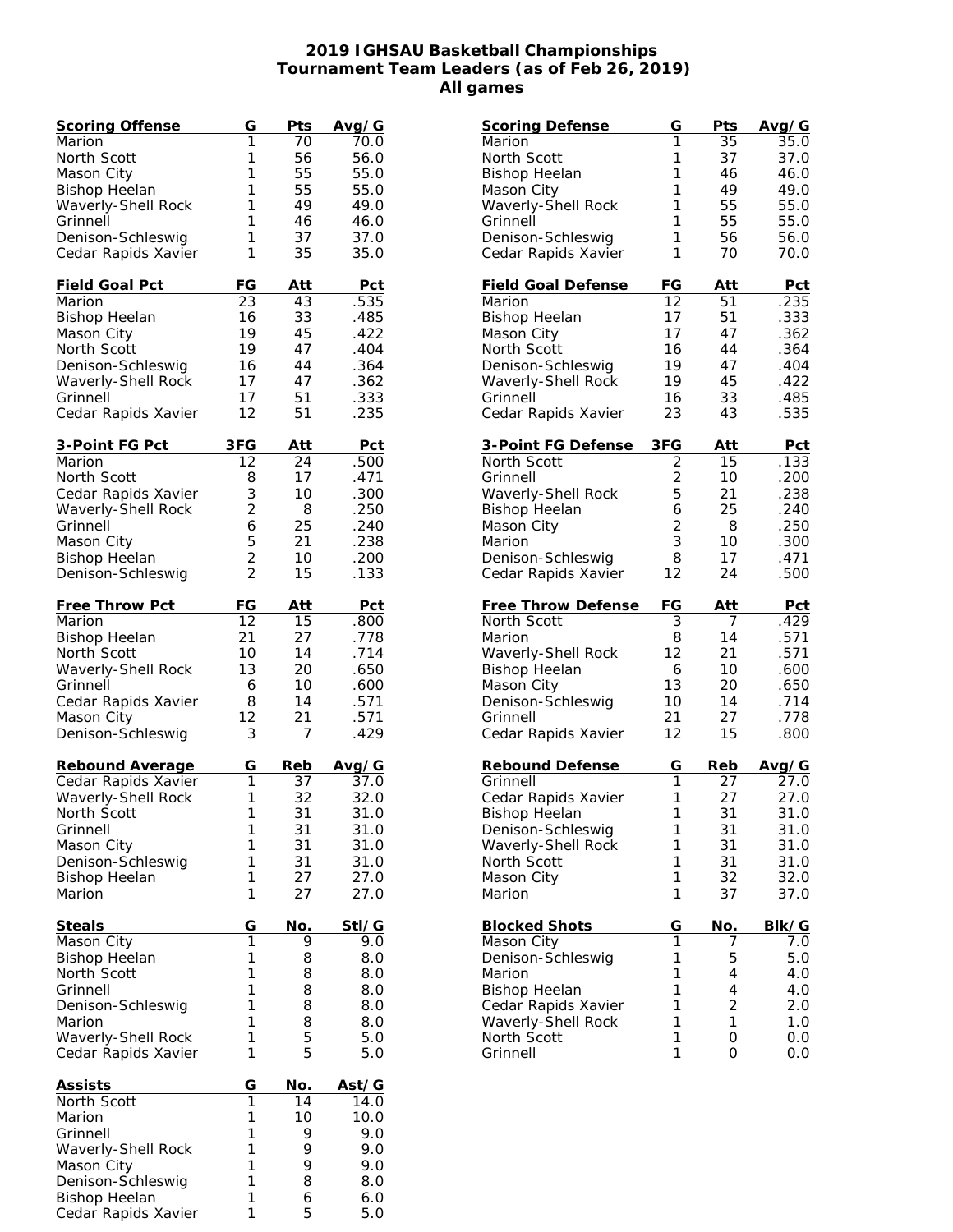## **2019 IGHSAU Basketball Championships Tournament Individual Leaders (as of Feb 26, 2019) All games**

| Points                     | G              | Pts        | Pts/G      |
|----------------------------|----------------|------------|------------|
| Laube, Kayba-MARION        | 1              | 25         | 25.0       |
| Meyer, Megan-MAS_CITY      | 1              | 21         | 21.0       |
| Draper, Abbie-W-SR         | 1              | 19         | 19.0       |
| Wright, Riley-MARION       | 1              | 15         | 15.0       |
| Skinner, Ella-B-HEELAN     | 1              | 14         | 14.0       |
| Harris, Macy-GRINNELL      | 1              | 13         | 13.0       |
| Engelkes, Chloe-N-SCOTT    | 1              | 13         | 13.0       |
| Boffeli, Grace-N-SCOTT     | 1              | 13         | 13.0       |
| Aesoph, Amber-B-HEELAN     | 1              | 13         | 13.0       |
| Deets, Anna-MAS_CITY       | 1              | 12         | 12.0       |
| Jasper, Emily-CR-XAV       | 1              | 11         | 11.0       |
| McCombs, Rebekah-GRINNEL   | 1              | 11         | 11.0       |
| Scott, Samantha-N-SCOTT    | 1              | 11         | 11.0       |
|                            |                |            |            |
| FG Percentage              | FG             | Att        | Pct        |
| Laube, Kayba-MARION        | 6              | 9          | .667       |
| Scott, Samantha-N-SCOTT    | 4              | 6          | .667       |
| Van Weelden, Ella-MARION   | 4              | 6          | .667       |
| Wright, Riley-MARION       | 6              | 9          | .667       |
| Aesoph, Amber-B-HEELAN     | 5              | 8          | .625       |
| Neemann, Hannah-DEN-SCH    | 3              | 5          | .600       |
| Engelkes, Chloe-N-SCOTT    | 4              | 7          | .571       |
| Wright, Randi-MARION       | 3              | 6          | .500       |
| Skinner, Ella-B-HEELAN     | 4              | 8          | .500       |
|                            | 7              |            |            |
| Draper, Abbie-W-SR         |                | 15         | .467       |
| Harris, Macy-GRINNELL      | 6              | 13         | .462       |
| Meyer, Megan-MAS_CITY      | 9              | 20         | .450       |
|                            |                |            |            |
| 3-Point Percentage         | 3FG            | <u>Att</u> | <u>Pct</u> |
| Engelkes, Chloe-N-SCOTT    | $\overline{2}$ | 3          | .667       |
| Case, Presley-N-SCOTT      |                | 3          | .667       |
| Laube, Kayba-MARION        | $\frac{2}{5}$  | 8          | .625       |
| Scott, Samantha-N-SCOTT    | 3              | 5          | .600       |
| Van Weelden, Leah-MARION   | $\overline{c}$ | 4          | .500       |
| Lensing, Anna-MAS_CITY     | $\overline{2}$ | 4          | .500       |
| Van Weelden, Ella-MARION   | $\overline{c}$ | 4          | .500       |
|                            | $\overline{c}$ | 5          | .400       |
| McKnight, Meredith-GRINNEL | 3              |            |            |
| Jackson, Naomi-GRINNELL    | $\overline{2}$ | 11         | .273       |
| Mohr, Alex-DEN-SCH         |                | 9          | .222       |
|                            |                |            |            |
|                            |                |            |            |
|                            |                |            |            |
|                            |                |            |            |
|                            |                |            |            |
|                            |                |            |            |
|                            |                |            |            |
|                            |                |            |            |
| Free Throw Percent         |                |            | FG Δtt Det |

| <b>Scoring Average</b>     | G | Pts                     | Avg/G        |
|----------------------------|---|-------------------------|--------------|
| Laube, Kayba-MARION        | 1 | $\overline{2}5$         | 25.0         |
| Meyer, Megan-MAS_CITY      | 1 | 21                      | 21.0         |
| Draper, Abbie-W-SR         | 1 | 19                      | 19.0         |
| Wright, Riley-MARION       | 1 | 15                      | 15.0         |
| Skinner, Ella-B-HEELAN     | 1 | 14                      | 14.0         |
| Boffeli, Grace-N-SCOTT     | 1 | 13                      | 13.0         |
| Engelkes, Chloe-N-SCOTT    | 1 | 13                      | 13.0         |
| Harris, Macy-GRINNELL      | 1 | 13                      | 13.0         |
| Aesoph, Amber-B-HEELAN     | 1 | 13                      | 13.0         |
| Deets, Anna-MAS_CITY       | 1 | 12                      | 12.0         |
| McCombs, Rebekah-GRINNEL   | 1 | 11                      | 11.0         |
| Jasper, Emily-CR-XAV       | 1 | 11                      | 11.0         |
| Scott, Samantha-N-SCOTT    | 1 | 11                      | 11.0         |
| <b>Field Goal Attempts</b> | G | Att                     | Att/G        |
| Meyer, Megan-MAS_CITY      | 1 | 20                      | 20.0         |
| Draper, Abbie-W-SR         | 1 | 15                      | 15.0         |
| Harris, Macy-GRINNELL      | 1 | 13                      | 13.0         |
| Mohr, Alex-DEN-SCH         | 1 | 12                      | 12.0         |
| Boffeli, Grace-N-SCOTT     | 1 | 12                      | 12.0         |
| Jackson, Naomi-GRINNELL    | 1 | 12                      | 12.0         |
|                            |   |                         |              |
| <b>Field Goals Made</b>    | G | Made                    | Made/G       |
| Meyer, Megan-MAS_CITY      | 1 | 9                       | 9.0          |
| Draper, Abbie-W-SR         | 1 | 7                       | 7.0          |
| Laube, Kayba-MARION        | 1 | 6                       | 6.0          |
| Wright, Riley-MARION       | 1 | 6                       | 6.0          |
| Harris, Macy-GRINNELL      | 1 | 6                       | 6.0          |
| 3-Point FG Attempts        | G | Att                     | <u>Att/G</u> |
| Jackson, Naomi-GRINNELL    | 1 | 11                      | 11.0         |
| Mohr, Alex-DEN-SCH         | 1 | 9                       | 9.0          |
| Laube, Kayba-MARION        | 1 | 8                       | 8.0          |
| Meyer, Megan-MAS_CITY      | 1 | 6                       | 6.0          |
| Scott, Samantha-N-SCOTT    | 1 | 5                       | 5.0          |
| McKnight, Meredith-GRINNEL | 1 | 5                       | 5.0          |
| Struchen, Sadie-MARION     | 1 | 5                       | 5.0          |
| 3-Point FG Made            | G | <u>Made</u>             | Made/G       |
| Laube, Kayba-MARION        | 1 | 5                       | 5.0          |
| Scott, Samantha-N-SCOTT    | 1 | 3                       | 3.0          |
| Jackson, Naomi-GRINNELL    | 1 | 3                       | 3.0          |
| Lensing, Anna-MAS_CITY     | 1 | $\overline{c}$          | 2.0          |
| Engelkes, Chloe-N-SCOTT    | 1 | $\overline{\mathbf{c}}$ | 2.0          |
| Mohr, Alex-DEN-SCH         | 1 | $\overline{\mathbf{c}}$ | 2.0          |
| Van Weelden, Leah-MARION   | 1 | $\overline{a}$          | 2.0          |
| Van Weelden, Ella-MARION   | 1 | $\overline{c}$          | 2.0          |
| McKnight, Meredith-GRINNEL | 1 | $\overline{c}$          | 2.0          |
| Case, Presley-N-SCOTT      | 1 | $\overline{2}$          | 2.0          |
|                            |   |                         |              |
| <b>Free Throw Attempts</b> | G | Att                     | Att/G        |
| Meyer, Megan-MAS_CITY      | 1 | 9                       | 9.0          |
| Laube, Kayba-MARION        | 1 | 8                       | 8.0          |
| Stanley, Katelyn-B-HEELAN  | 1 | 8                       | 8.0          |
| Skinner, Ella-B-HEELAN     | 1 | 8                       | 8.0          |
| Draper, Abbie-W-SR         | 1 | 8                       | 8.0          |
| Deets, Anna-MAS_CITY       | 1 | 8                       | 8.0          |
| <b>Free Throws Made</b>    | G | <u>Made</u>             | Made/G       |
| Laube, Kayba-MARION        | 1 | 8                       | 8.0          |
| Deets, Anna-MAS_CITY       | 1 | 7                       | 7.0          |
| Skinner, Ella-B-HEELAN     | 1 | 6                       | 6.0          |
| Stanley, Katelyn-B-HEELAN  | 1 | 6                       | 6.0          |
| Draper, Abbie-W-SR         | 1 | 5                       | 5.0          |
| Jasper, Emily-CR-XAV       | 1 | 5                       | 5.0          |
|                            |   |                         |              |

| Free Throw Percent          | FG | Att | Pct   |
|-----------------------------|----|-----|-------|
| Laube, Kayba-MARION         | 8  | 8   | 1.000 |
| McCombs, Rebekah-GRINNEL    | 3  | 3   | 1.000 |
| Fitzsimmons, Mary Kate-B-HE | 3  | 3   | 1.000 |
| Deets, Anna-MAS CITY        |    | 8   | .875  |
| Jasper, Emily-CR-XAV        | 5  | 6   | .833  |
| Skinner, Ella-B-HEELAN      | 6  | 8   | .750  |
| Young, Britney-W-SR         | 3  | 4   | .750  |
| Stanley, Katelyn-B-HEELAN   | 6  | 8   | .750  |
| Engelkes, Chloe-N-SCOTT     | 3  |     | .750  |
| Draper, Abbie-W-SR          | 5  | 8   | .625  |
| Wright, Riley-MARION        | 3  | 6   | .500  |
| Boffeli, Grace-N-SCOTT      | 3  |     | .500  |
|                             |    |     |       |